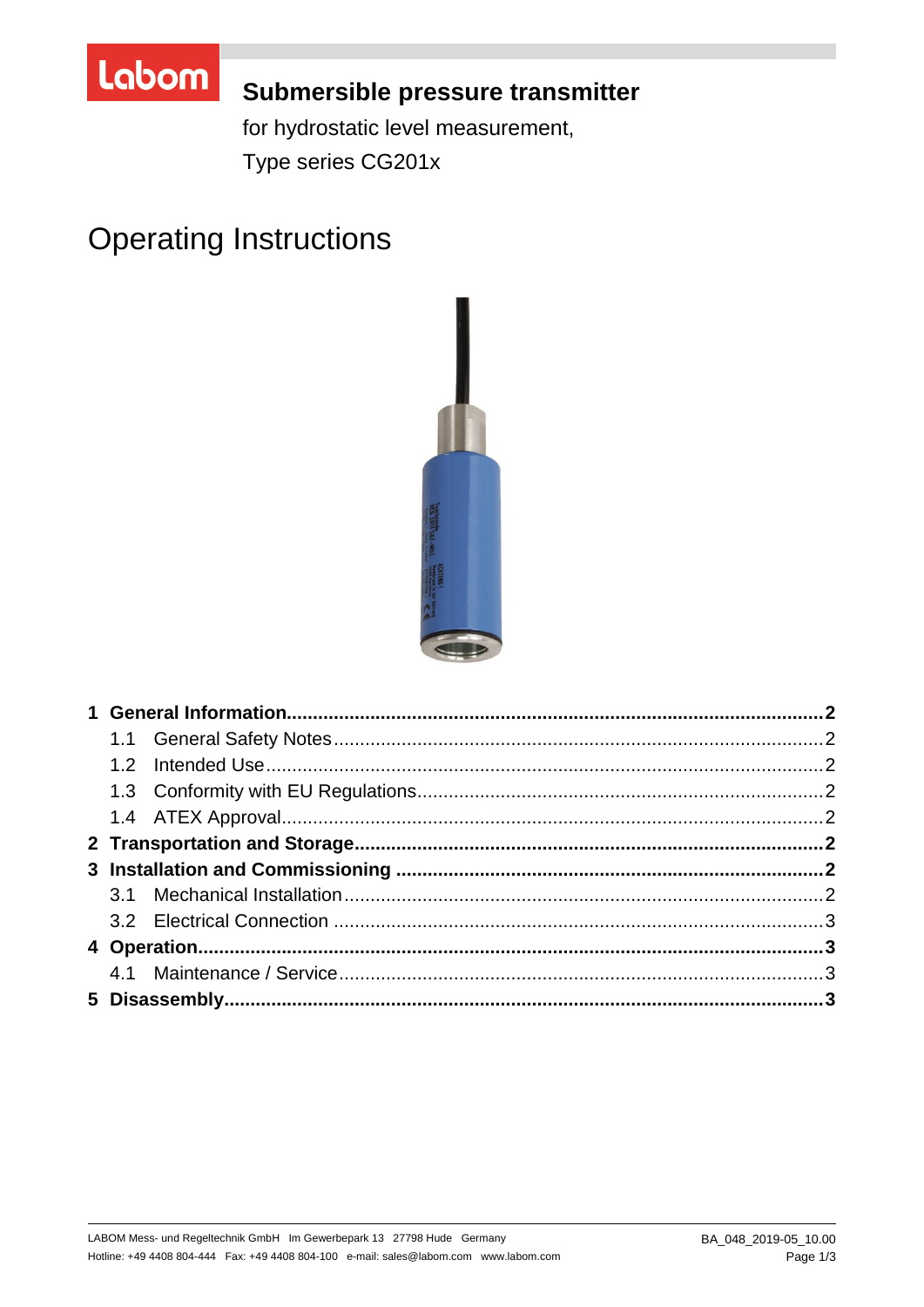# **1 General Information**

This document contains necessary information for the proper installation and use of this device. In addition to this instruction, be sure to observe all statutory requirements, applicable standards, the additional technical specifications on the accompanying data sheet (see www.labom.com) as well as the specifications indicated on the type plate.

## **1.1 General Safety Notes**

The installation, set up, service or disassembly of this device must only be done by trained, qualified personnel using suitable equipment and authorized to do so.

Ensure that the device is suitable for the process and undamaged.

#### **1.2 Intended Use**

The device is suitable for measuring the filling level in wells, storage tank or bodies of water as specified in the data sheet.

# **1.3 Conformity with EU Regulations**

The CE-marking on the device certifies its compliance with the applicable EU Directives for placing products on the market within the European Union.

You find the complete EU Declaration of Conformity (document no. KE\_024) at www.labom.com.

#### **1.4 ATEX Approval**

Devices of the type CG2011 are certified for use in explosive environments.

If you purchased a device with ATEX approval, please refer to the accompanying document XA 008 for ATEX-relevant information.

#### **2 Transportation and Storage**

Store and transport the device only under clean and dry conditions preferably in the original packaging. Avoid exposure to shocks and excessive vibrations.

Permissible storage temperature: -40...85 °C

#### **3 Installation and Commissioning**

Ensure that the device is suitable for the intended application with respect to pressure range, overpressure limit, media compatibility, temperature range and process connection.

The submersible transmitter is not suitable for crystallising media.

# **3.1 Mechanical Installation**

Only remove the protective cap or sheath from the diaphragm directly before installation so as to avoid any contamination or damage. The diaphragm must have access to the process media; you should therefore remove all covers from the transmitter.

Do not touch the flush mounted diaphragm with your fingers or other objects. Deformation of the diaphragm can affect the zero point and the measuring properties of the unit.

Submersible transmitters are held by the connecting cable. Do not apply any force on the screwed cable gland of the transmitter. Pay attention to avoid any tension when installing in tanks or containers.